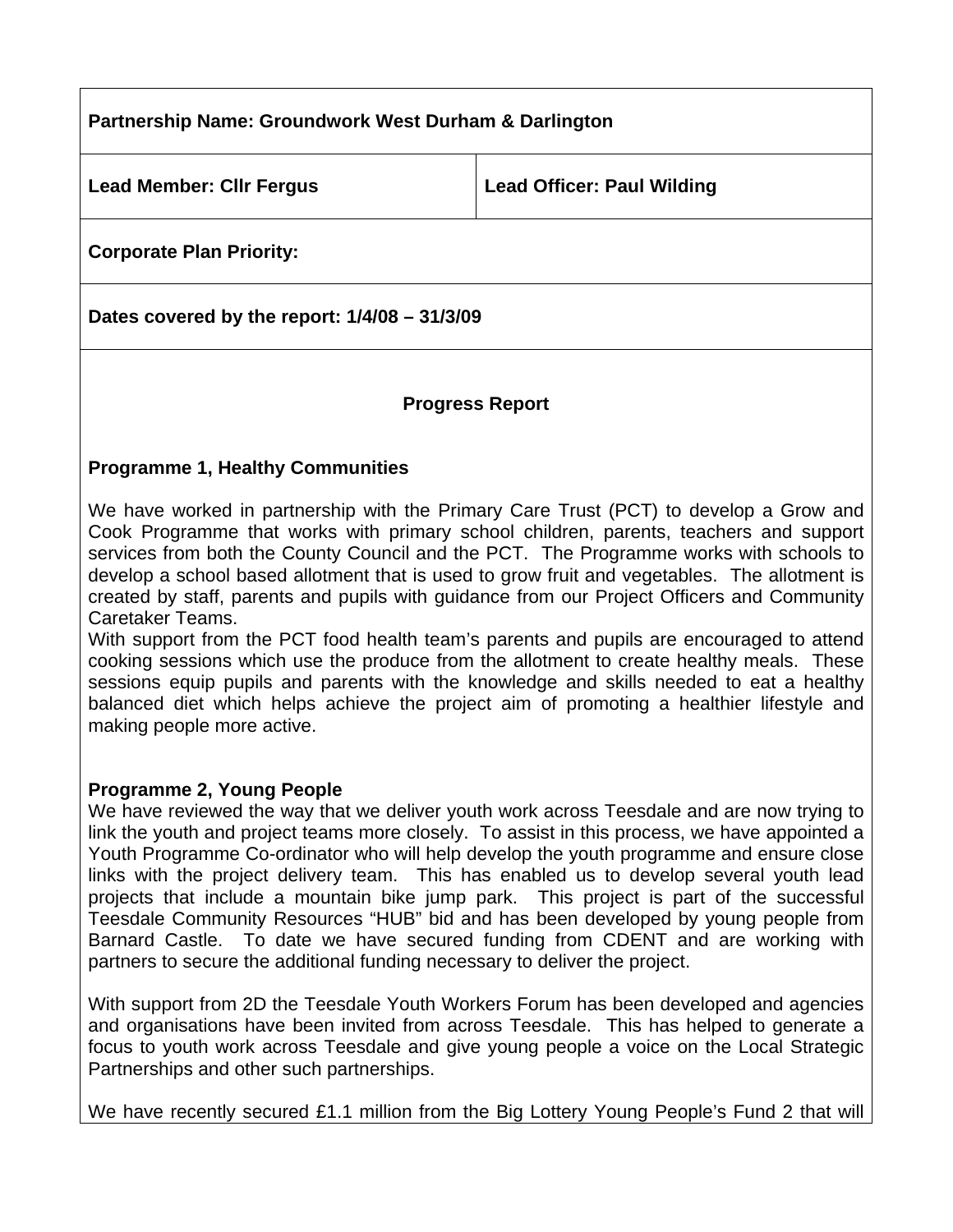allow 11 youth workers to be recruited across the North East and Yorkshire and The Humber to develop the Turning the Comer programme. This is a pan regional programme and aims to work with local businesses, young people and the community to help address the often perceived youth nuisance factor of young people socialising near to local shops or street corners. One of the 11 youth workers will be based in Teesdale and will initially target Cockfield and Evenwood.

The Teesdale Community Cycling programme is delivering 'Bikeability' training to schools throughout Teesdale. The Bikeability training replaces the old cycling proficiency scheme and involves training people on public roads. This training equips young people with the skills and knowledge to cycle safely on roads and will hopefully encourage them to cycle to school which helps achieve the project aim of increasing cycling participation and making people more active.

## **Programme 3, Land**

The team have continued to work closely with a large number of Community Groups throughout Teesdale. They have involved community groups in consultation events, fun days, launch events and training courses. This has given local residents the opportunity to influence and develop environmental improvements in their area. This approach has led to the development of several new projects that include Bowes Community Garden, Mickleton Community Field, Egglestone Play Area, Ramshaw Play Area and Dawson Road Play Area. This year has also seen the completion of several long running schemes including The Barnard Castle Open Spaces Programme which includes the creation of new play areas at Marwood Drive and Kalafat. This scheme also targeted the Crook Lane enclosure that has been an eye sore for several years. We have also finished work on the Woodland Play Area project that has greatly improved the play value and access of this site. These schemes have helped the area become greener, cleaner and safer whilst allowing communities to work together helping to creating a sense of pride and identity for local communities throughout Teesdale.

#### **Programme 4, Employment**

Plans are being developed to include Teesdale in new placement initiatives which will commence in the next financial year.

# **Programme 5, Education & Heritage**

The Heritage and Education programme has delivered five heritage projects at Barnard Castle, Stainton Grove, Cockfield and Evenwood. The projects range from a History Trust Web Site [www.geocities.com/gaunless\\_valley](http://www.geocities.com/gaunless_valley) that documents the social and cultural heritage of the Gaunless Valley to an exhibition with personal stories, photographs and memorabilia relating to the military camp which dominated Stainton Grove from World War II to the 1970s.

We have supported the Gaunless Valley Steering Group in their successful bid to the Heritage Lottery Fund. This project will promote activities, run workshops and fund transport for school visits. In addition, it will develop a circular walk around Cockfield Fell that will be supported by a series of interpretation panels highlighting the heritage of the fell.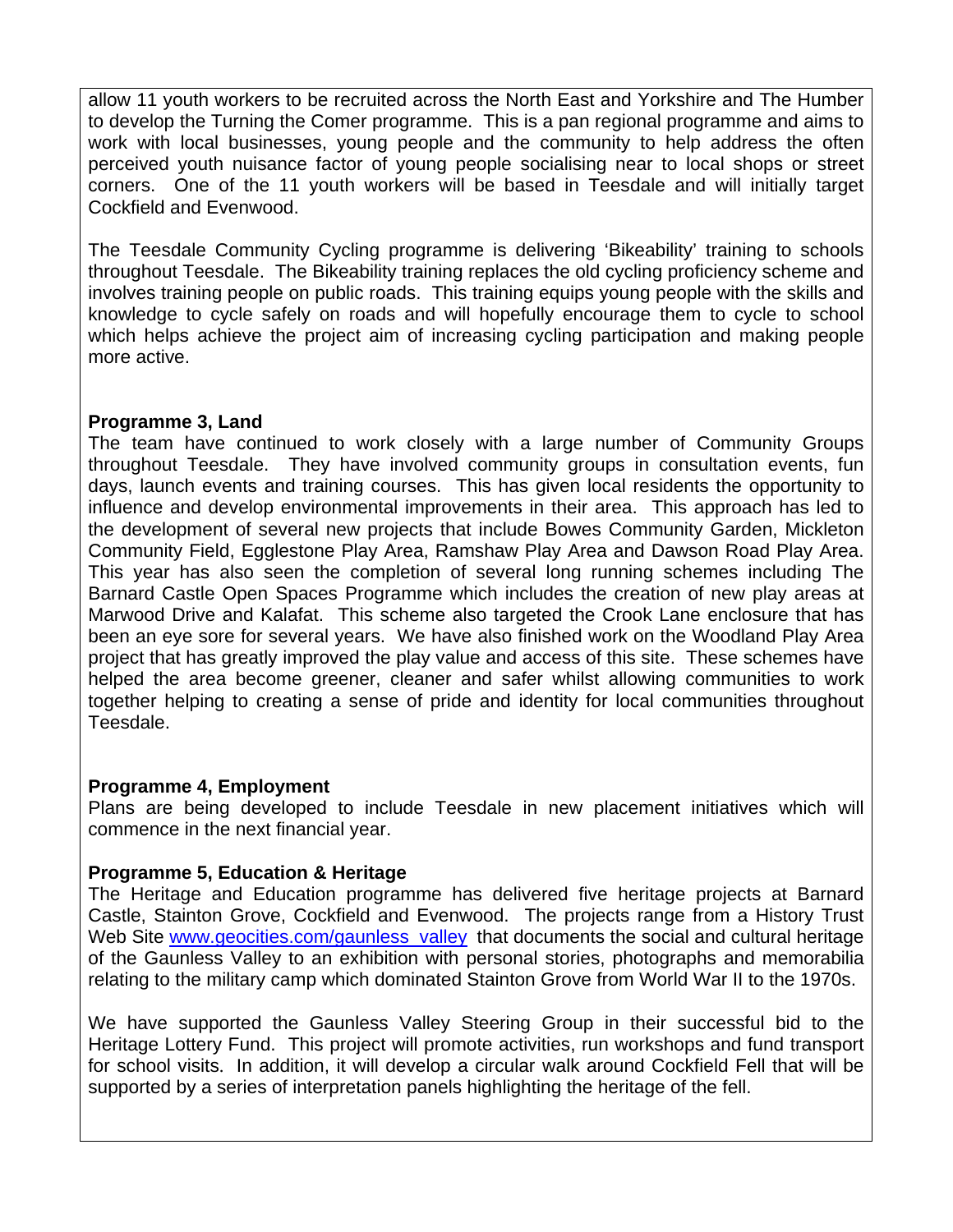| $2008 - 2009$                   |                                        |                 |
|---------------------------------|----------------------------------------|-----------------|
| <b>Measure</b>                  | <b>Units</b>                           | <b>Achieved</b> |
| Area of land<br>improved        | <b>Measured in Hectares</b><br>squared | 73200           |
| <b>Young people</b><br>involved | Measured in person<br>days             | 2060            |
| <b>Adults involved</b>          | Measured in person<br>days             | 1600            |
| <b>Schools</b><br>engaged       | Counted 1 time only                    | 16              |
| <b>Partners</b><br>engaged      | Counted 1 time only                    | 65              |
| <b>Projects</b>                 | Number of                              | 31              |
| <b>Projects</b>                 | On Books                               | 25              |

# **Summary of Outputs 2008 - 2009**

## **Teesdale 2009 – 2010 Objectives**

## **Objectives Teesdale 2009 – 2010**

**Deliver a Healthy Communities programme and support Project Officers to facilitate all programme values** 

| <b>Activity</b>  | Delivery total £45,000                                           |
|------------------|------------------------------------------------------------------|
|                  | Currently secured: $£20,000$                                     |
|                  | Secure remaining £25,000 through fee generating and possible new |
|                  | <b>SLAs</b>                                                      |
| Lead             | <b>Operations Director</b>                                       |
| <b>Timetable</b> | By 30 September 2009                                             |
| <b>Measure</b>   | Successfully securing the revenue funding                        |
| <b>Target</b>    | Deliver £45,000 Secure further £25,000                           |

**Deliver a Youth Programme to ensure youth engagement in programmes delivered and to promote the full realisation of young peoples potential** 

| <b>Activity</b>  | Delivery Total £50,000<br>Secured: $£35,000$                 |
|------------------|--------------------------------------------------------------|
| Lead             | Operations Director & Youth Programme Co-ordinator           |
| <b>Timetable</b> | By 30 September 2009                                         |
| <b>Measure</b>   | Deliver Motiv8, Turning the Corner and Young Voices projects |